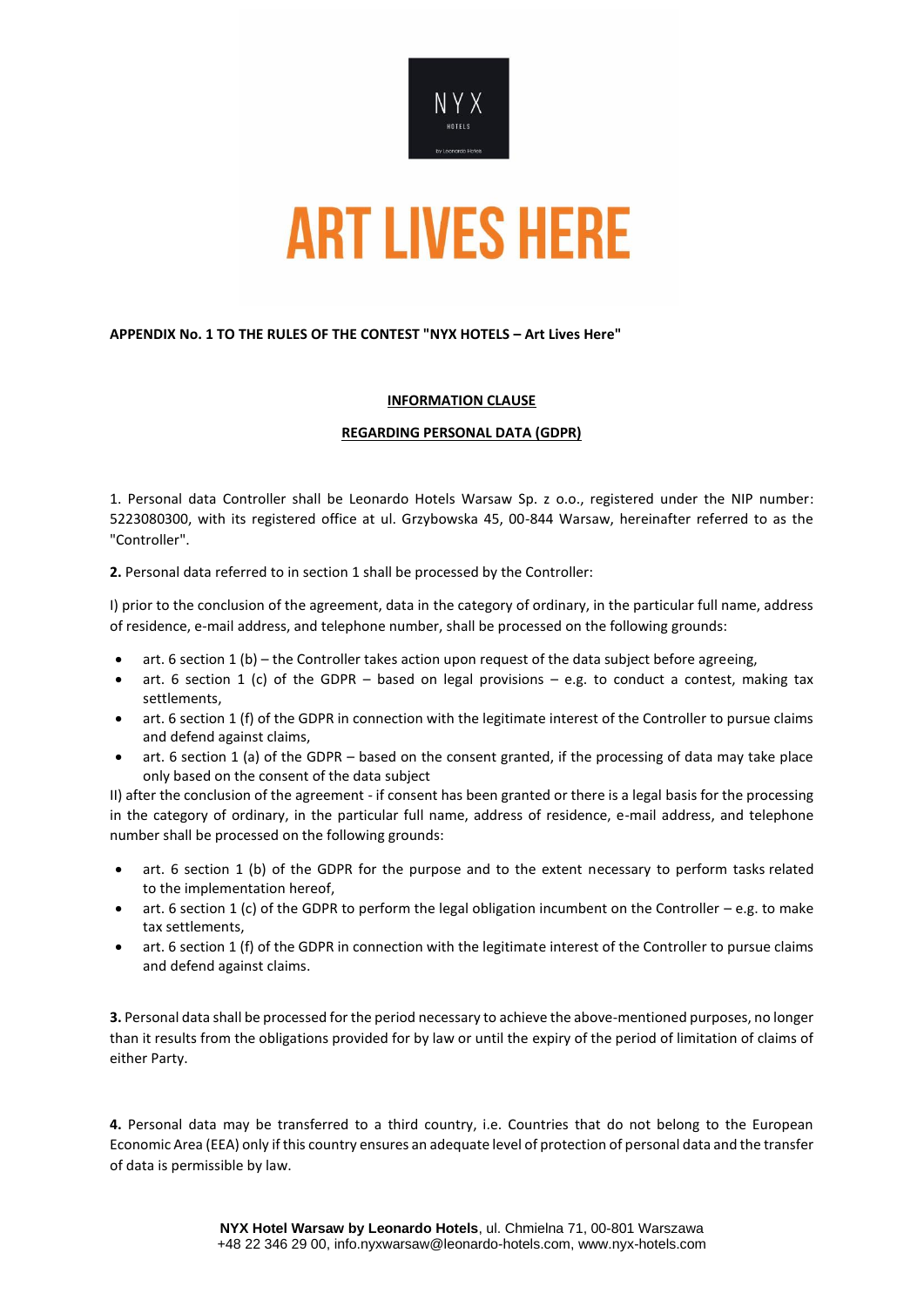

Personal data shall not be transferred to third parties, including international organizations unless it is necessary resulting from the implementation of the Agreement or legal provisions.

The recipients of data may be persons authorised by the Controller to process personal data or concluded a personal data processing agreement, entities entitled to receive data based on applicable law, including competent judicial authorities or entities whose transfer is necessary for the proper performance of the agreement. Recipients of data for the proper implementation of the contract may be telecommunications entrepreneurs, banks, postal operators, carriers, companies handling correspondence, accounting, hosting providers, vehicle manufacturers, and companies providing technical services to the controller**.** To obtain a list of recipients of personal data, please contact the controller.

**5.** Data subjects have the right to request from the Data Controller access to their data, their rectification, deletion or restriction of processing or object to their processing, as well as the right to transfer data and the right to complain to the supervisory authority, i.e. to the President of the Office for Personal Data Protection, if the person whose data are processed considers that the provisions have been violated. If data is processed based on consent, it is possible to withdraw it at any time. However, this does not affect the correctness of data processing until the consent is withdrawn.

Contact regarding personal data: artatnyx@leonardo-hotels.com

**6.** Providing personal data is voluntary, although required to agree. Submitting a request for deletion or restriction of processing may result in termination of the contract if the performance of obligations under the Agreement without these data is not possible.

**7.** Based on the personal data of the persons referred to in section 1, the Controller declares to not make automated decisions, including decisions resulting from profiling within the meaning of the GDPR.

I declare that I have read the above.

Place, date:

Signature of Participant: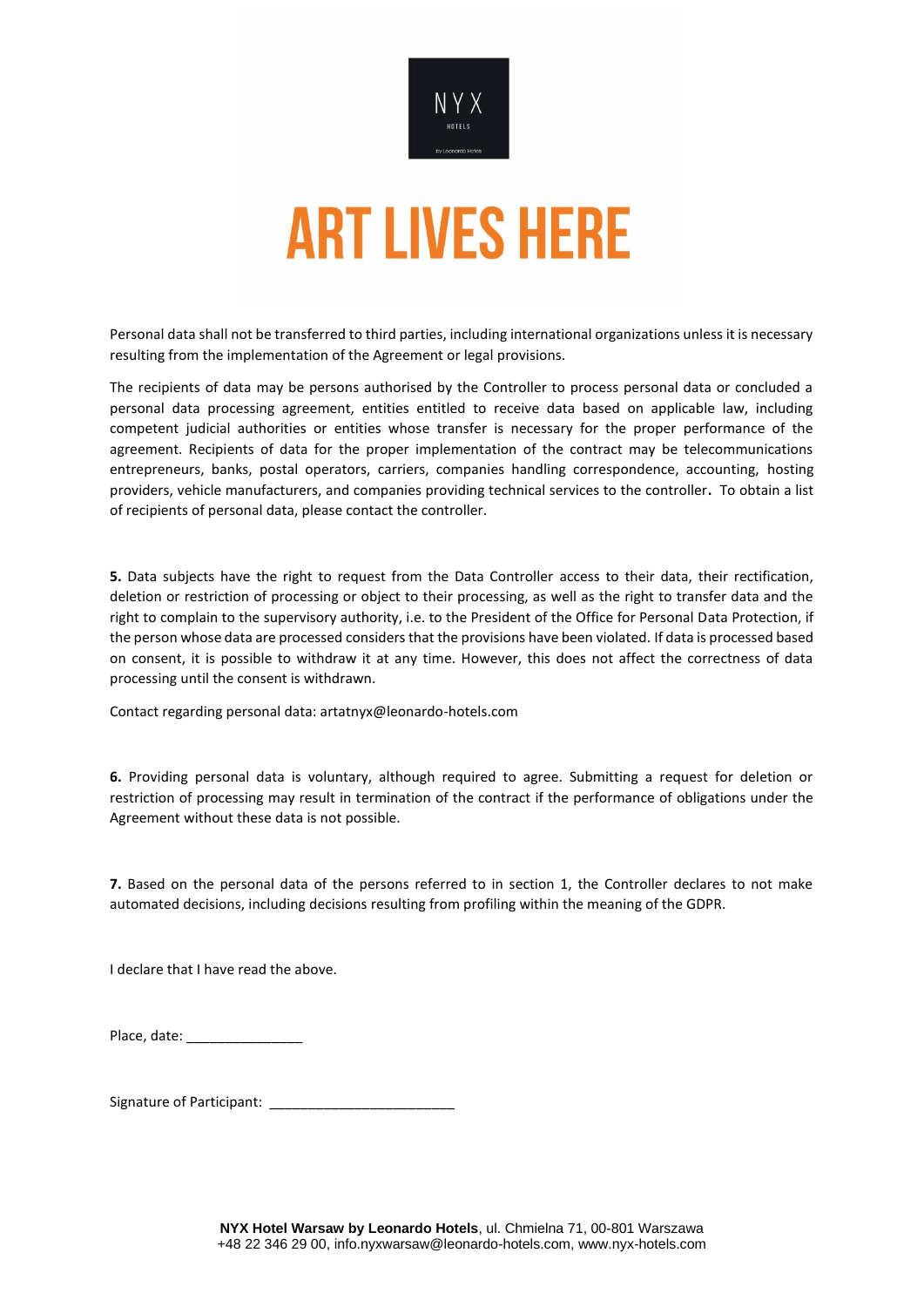

### **DECLARATION**

**Information in the case of consent to marketing activities.**

Co-controllers of personal data processed for marketing purposes are: Public Dialog Sp. z.o.o. with its registered office at al. Jana Chrystiana Szucha 16/2, 00-582 Warsaw, NIP 5213726516, entered into the register of entrepreneurs maintained by the Court under the KRS number: 0000607707. Each of the controllers is individually responsible for the implementation of the obligations under the GDPR. The data subject may exercise the rights regarding each entity – they shall be transferred to the competent entity. In case of matters regarding personal data, Controller should be contacted via e-mai. The data shall be processed in order to conduct marketing activities until you withdraw your consent or object to the processing of data. The data shall not be transferred to a third country or an international organisation, unless the country or organisation ensures adequate data protection in accordance with applicable law. Providing data is voluntary, but necessary for conducting marketing activities. The data subject has the right to: access their personal data, rectify them, delete them or limit the processing or object to their processing, as well as the right to transfer data and the right to lodge a complaint to the supervisory authority. The recipients of the data are: telecommunications entrepreneurs, banks, postal operators, carriers, companies handling correspondence, accounting, hosting, vehicle manufacturers, companies providing technical services to the controller**.** Personal data shall not be subject to profiling on the basis of which the joint controllers would make automated decisions.

Place, date: \_\_\_\_\_\_\_\_\_\_\_\_\_\_\_

Signature of Participant: